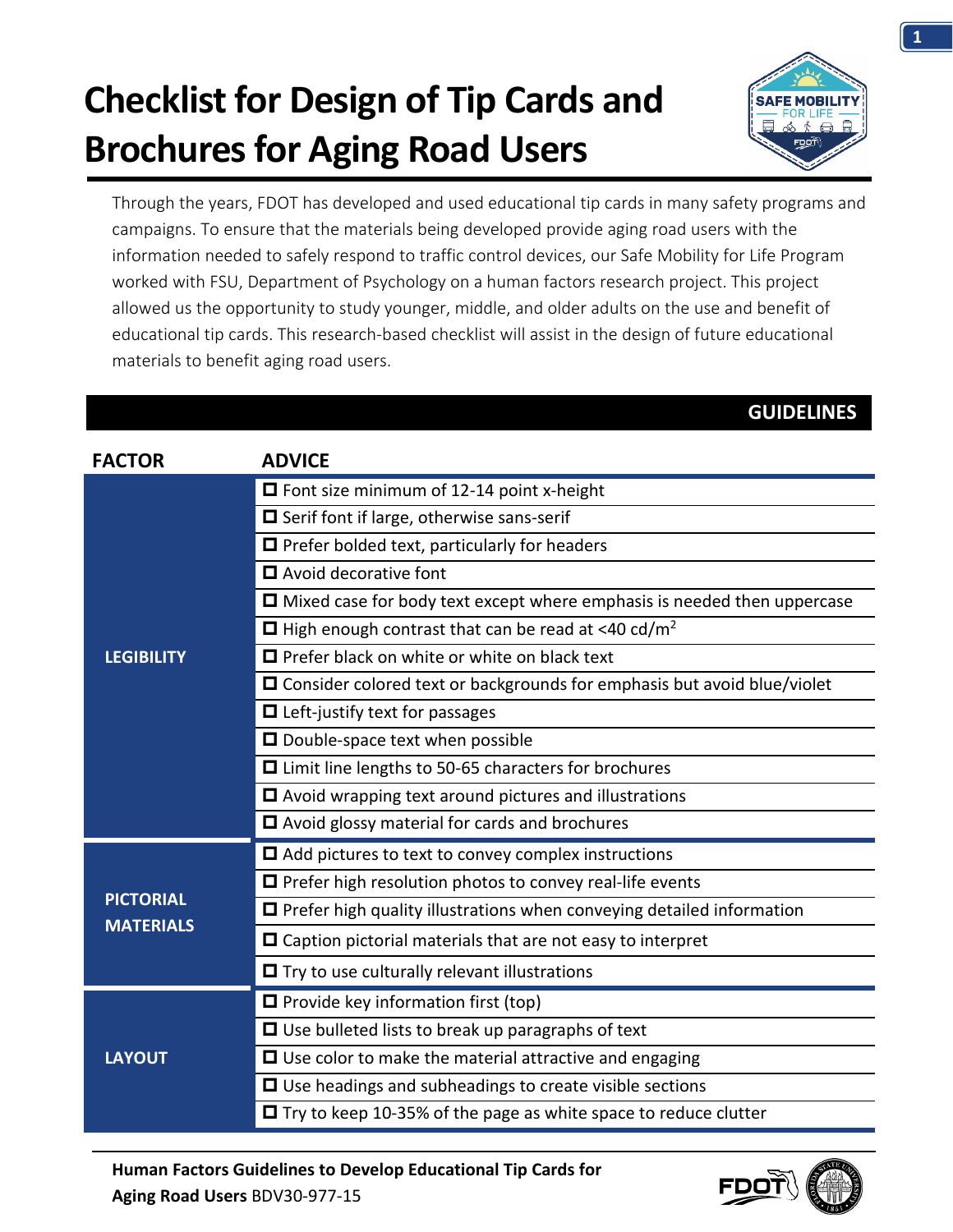| <b>COMPREHENSION</b><br><b>&amp; MEMORY</b> | $\Box$ Try to cover only one general topic per card                                     |
|---------------------------------------------|-----------------------------------------------------------------------------------------|
|                                             | $\Box$ Chunk information and use short sentences                                        |
|                                             | $\Box$ Present 6 or fewer chunks of information in a section                            |
|                                             | $\Box$ Use active voice and avoid passive and negative phrases                          |
|                                             | $\Box$ Avoid jargon by using everyday language                                          |
|                                             | $\Box$ Aim for a Flesch-Kincaid score of grade 8 or lower                               |
|                                             | $\blacksquare$ Visuals should support imagining the actual road environment, preferably |
|                                             | using photo depictions of roadway environments                                          |
|                                             | $\Box$ Keep alternating phase representations close together to support integration     |
|                                             | $\Box$ Focus on actions for road users to take                                          |
|                                             | $\Box$ Encourage simulation of the target behaviors                                     |
|                                             | $\Box$ Encourage self-testing of memory for the target behaviors                        |
|                                             | $\Box$ Encourage self-reference by using terms such as I rather than driver             |
| <b>ATTITUDES</b>                            | $\Box$ Consider an emotional appeal to facilitate attention, memory, and positive       |
|                                             | attitudes toward the behavior                                                           |
|                                             | $\Box$ Try to enhance self-efficacy of the road user by using positive appeals          |
|                                             | $\Box$ Remind road users in a non-threatening way about regulations                     |
|                                             | $\Box$ Consider generating alternate forms of the material to maintain attention        |
|                                             | $\Box$ Create an electronic version for distribution through social media               |
|                                             | $\Box$ Consider reinforcing information with road signs, ads, press releases            |
| <b>MOTIVATION</b>                           | $\Box$ Try to specify implementation intentions rather than goal intentions by          |
|                                             | suggesting concrete steps to adhere to the regulation                                   |
|                                             | $\Box$ Use consistent layout and logos to brand materials to enhance credibility        |

*To view examples of these guidelines applied to tip cards developed to educate aging road users on traffic control devices, continue on to pages 3-6.* 



**Florida Department of Transportation Project Manager Gail M. Holley**

### **Prepared by**



Dr. Neil Charness Dr. Walter Boot Dr. Michael Kaschak Dr. Laura Arpan Dr. Juliann Cortese Dr. Russell Clayton Dr. Cary Stothart **Nelson Roque Brennan Paedae Kimberly Barajas** 

### **SafeMobilityFL.com/Roadway.htm**

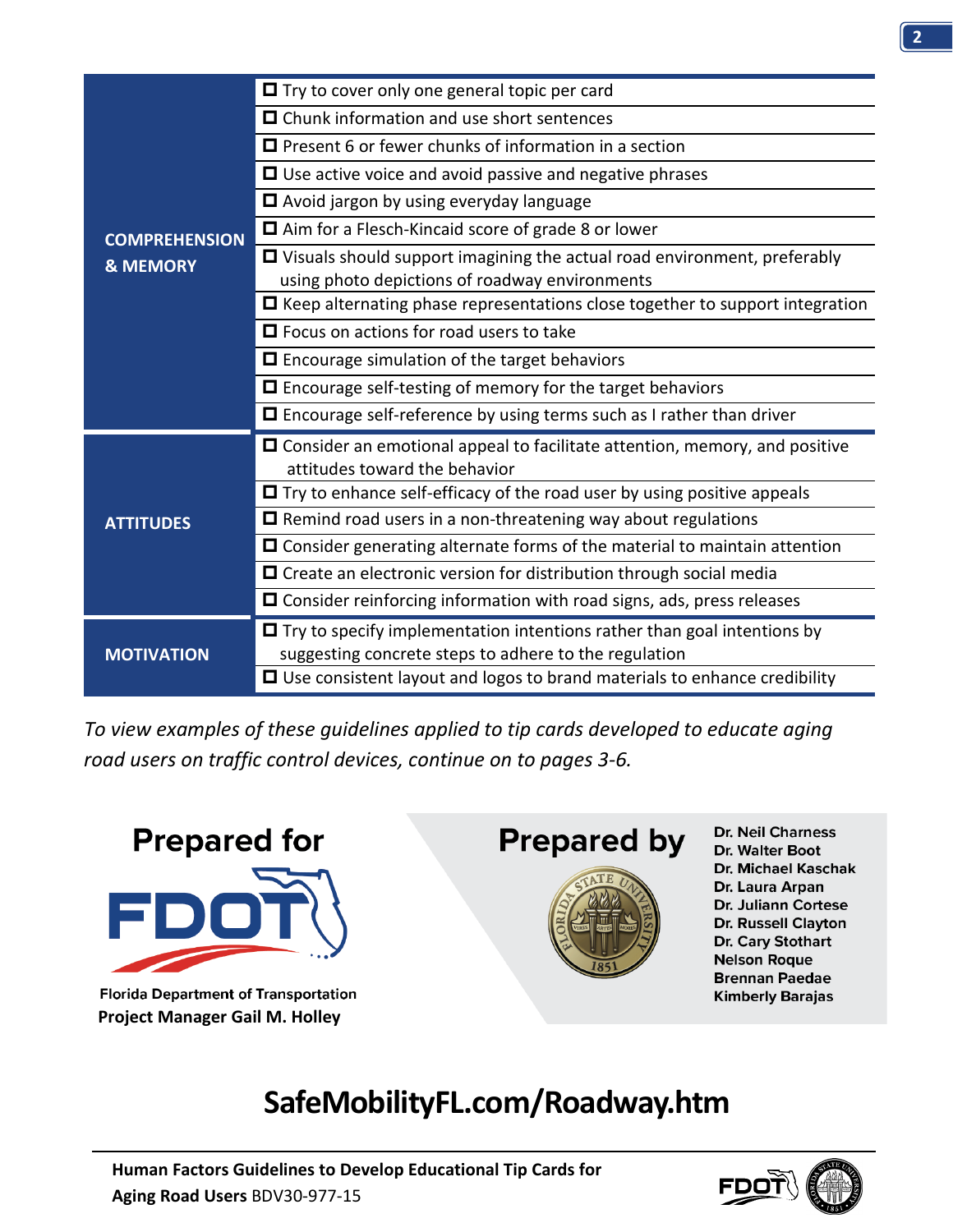



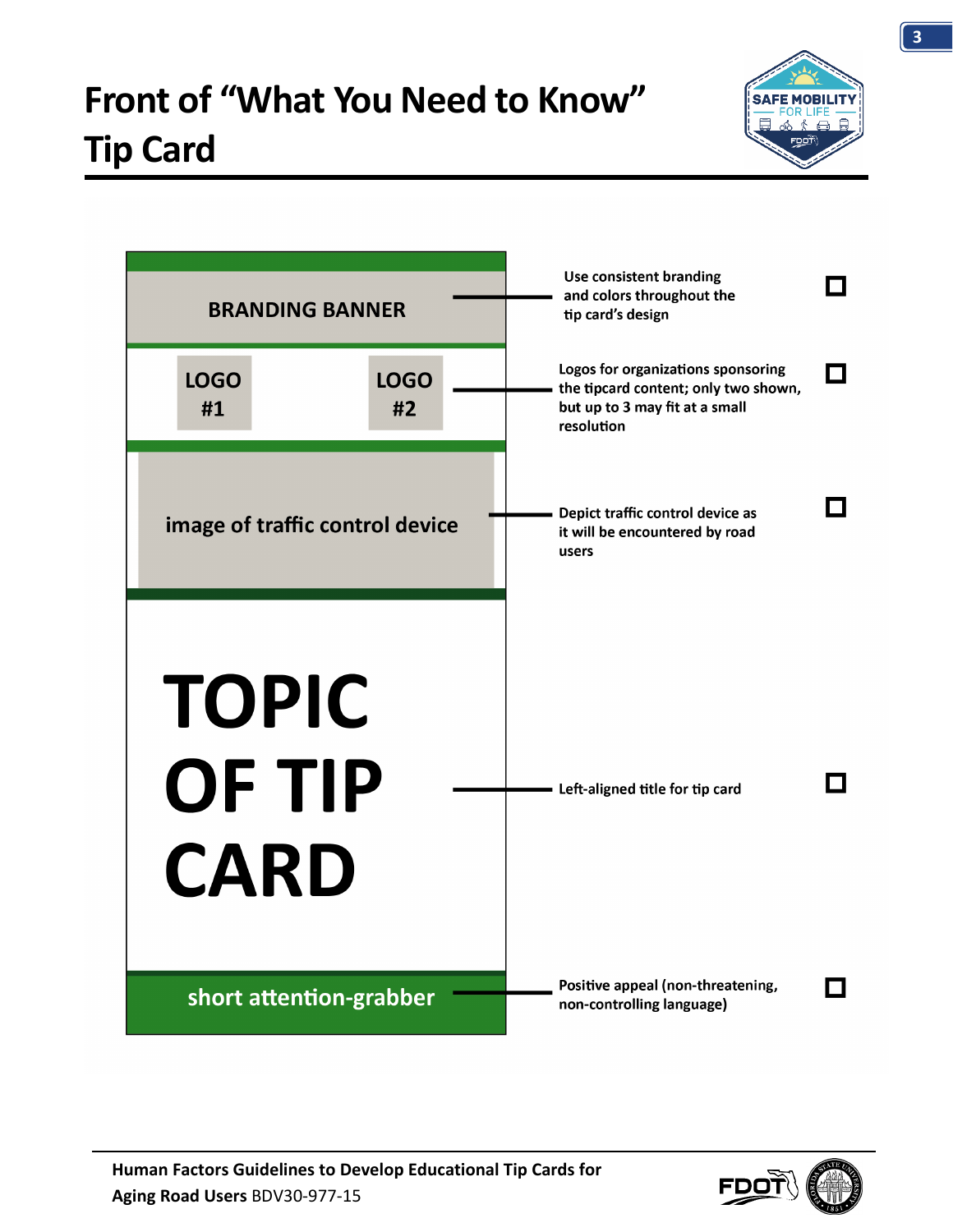# **Back of "What You Need to Know" Tip Card**





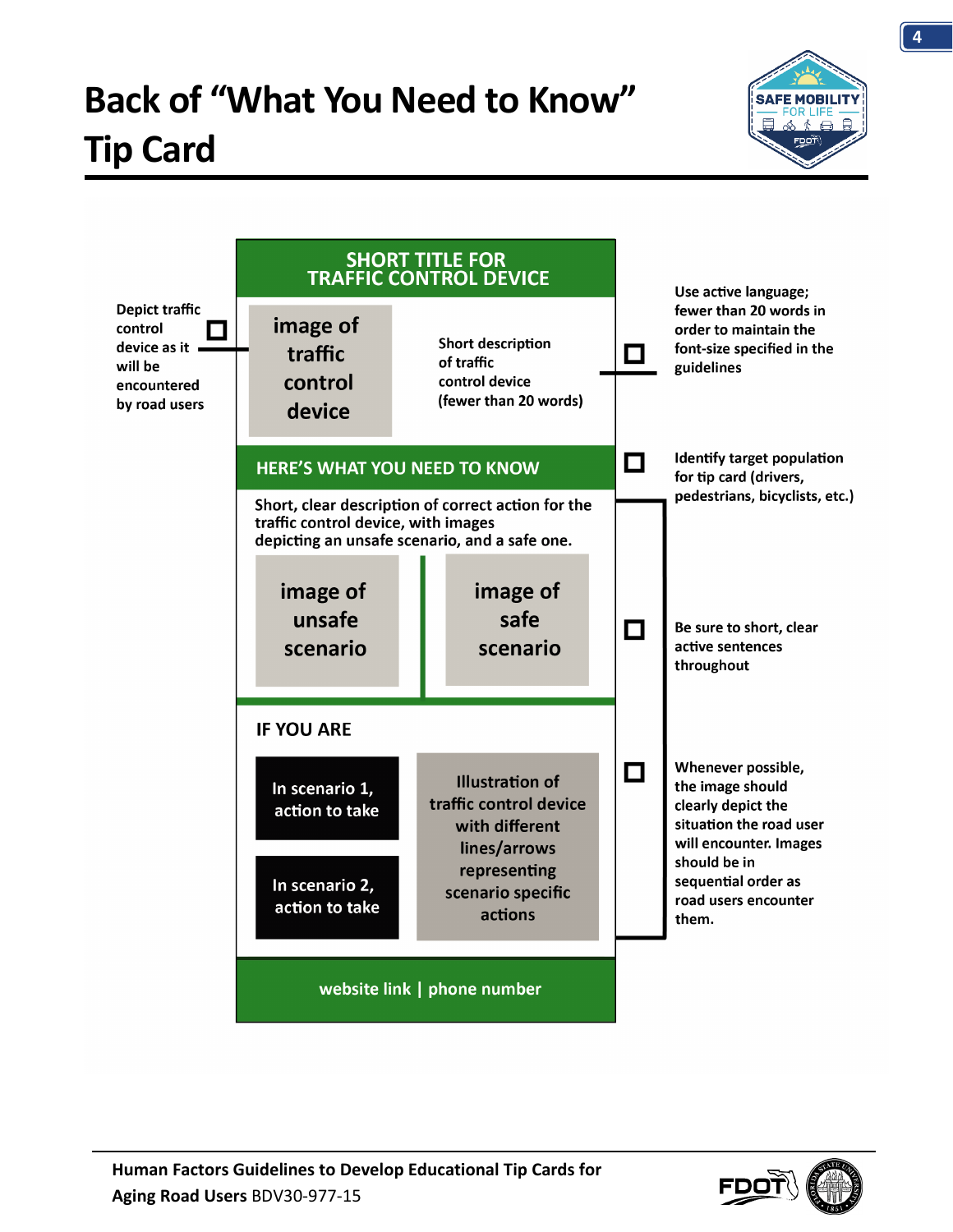